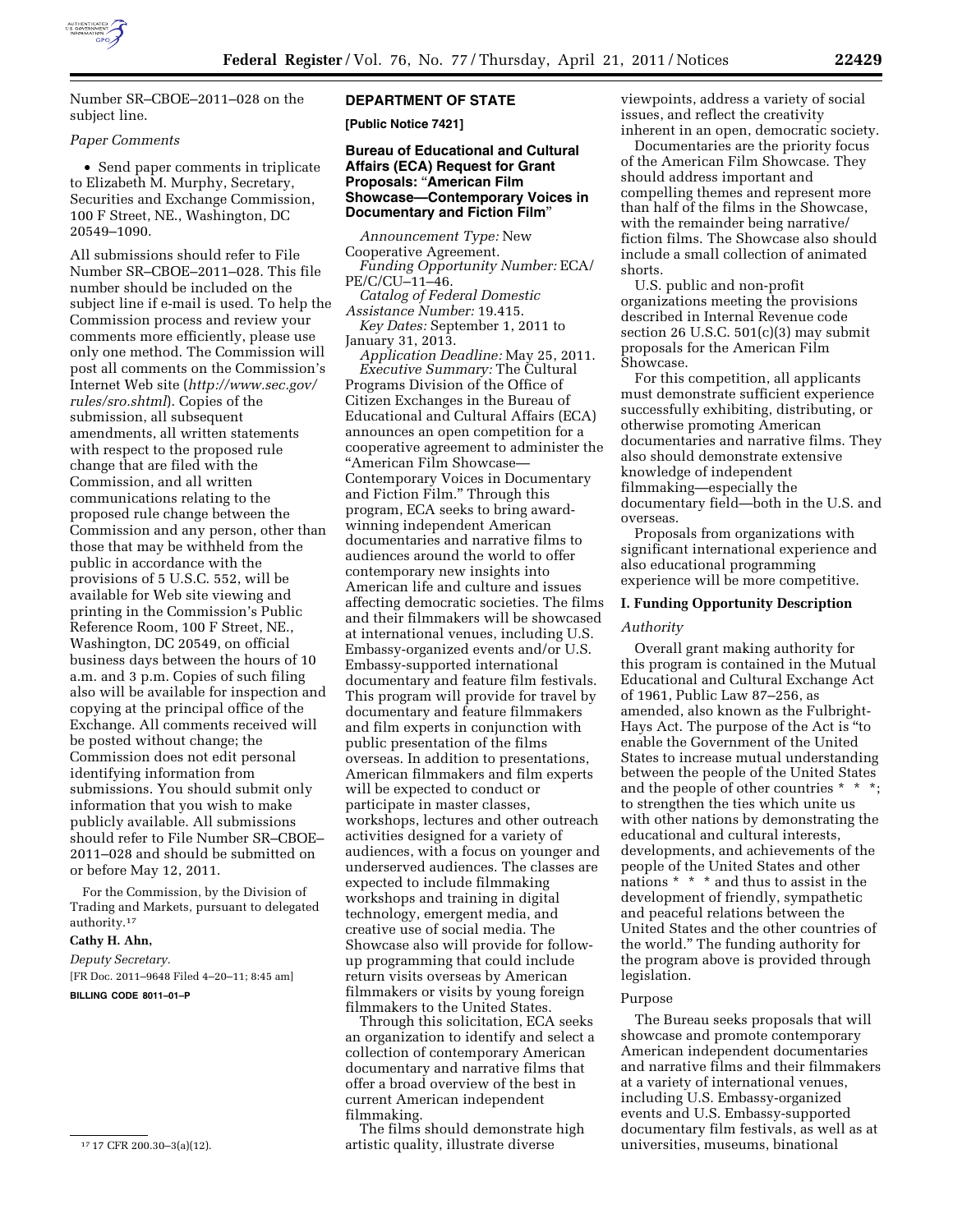centers and elsewhere. These events will help engage audiences overseas that have access to few if any American independent documentaries and narrative films. The Showcase will provide opportunities for international audiences to become exposed to American viewpoints on socially relevant issues as presented in these films; gain an understanding of the role of filmmaking as a catalyst for dialogue and for exploring solutions to contemporary problems; and allow American filmmakers to learn about life and culture in the foreign host countries.

Documentaries are the priority focus of the Showcase because they can inspire critical discussion of difficult topics, help foster mutual understanding and demonstrate the importance of free speech in bringing about public discourse to effect change. The documentaries should address a variety of compelling themes and reflect contemporary American society as seen by independent documentary filmmakers. These themes should include—but not be limited to—human rights, ethnic diversity, immigration, democratic processes, women and families, civil society, the environment, science and technology, education and other subjects reflecting contemporary life.

Documentaries should represent more than half of the films in the Showcase, with the remainder being narrative/ fiction films. Selected narrative films should not be extraneous to the program but should elaborate in some way on the themes explored in the documentaries. ECA is looking for a creative and imaginative proposal to illustrate this connection. The American Film Showcase should include at least 15 and no more than 20 documentaries and narrative films, with documentaries comprising more than 50% of the total number. Applicant organizations should specify what that number should be and explain the reason for the documentary/ narrative film ratio. In addition, the applicant also will select a small collection of animated shorts (approx. five) that demonstrate the latest in American animation techniques and increase programming interest, especially for younger audiences.

The applicant will be responsible for identifying and assembling a collection of American documentaries on diverse social themes, whose filmmakers will be available for overseas travel and programming by U.S. Embassies in connection with the presentation of their documentaries at Embassysponsored events or local film festivals, as well as other programming

possibilities. The applicant also will be responsible for identifying and assembling a selection of narrative/ fiction films that elaborate on the themes explored in the documentaries. Fiction filmmakers also must be available for overseas travel and presentation of their films at U.S. Embassy-sponsored events, local film festivals, and other program venues. In addition to presentations, all American Showcase filmmakers and film experts will be expected to conduct or participate in master classes, lectures and workshops on a variety of subjects, including filmmaking, story-telling, and cinematography; marketing, distribution and funding; animation techniques and computer animation; digital technology, cell-phone and YouTube filmmaking; other forms of emergent media, as well as creative use of social networking. They also are expected to be available for interviews, radio and television appearances, and other outreach activities. Audiences are expected to include film professionals, film students and festival goers; journalism students and other university students; younger students with little background in film; environmental activists and civil society representatives; NGO's seeking to help the disabled; as well as general audiences.

The Showcase also will provide for follow-up programming that could include the return of filmmakers or film experts to countries already visited for more in-depth programs. Alternatively, several young foreign filmmakers encountered during the Showcase tour might be invited to present their films at one or more festivals in the United States. The award recipient will develop follow-up programs in consultation with ECA and U.S. Embassies.

Applicants should submit proposals that show how they will identify and select the collection outlined here and how they will assist ECA in programming the films and their filmmakers in approximately 20 to 25 countries overseas.

#### Guidelines

The successful applicant must fully demonstrate a capacity to achieve the following:

(1) Identify the film professionals, subject matter specialists, and other experts who will be members of the panel(s) selecting the documentaries and narrative films. Provide credentials to illustrate the film and international expertise of the review panelists.

(2) Identify the specific selection criteria the review panel(s) will use to select the documentary and narrative films and participating filmmakers. The panel(s) may include an ECA representative as an observer.

Since the films and documentaries will be presented abroad as part of ECA's public diplomacy outreach, they should be balanced, represent the diversity of American political, social and cultural life, and take political and cultural sensitivities into consideration. ECA will review and approve nominated documentaries and narrative films and provide final approval for the selection panel(s) recommendations.

(3) Identify, select, and obtain approximately 15–20 American documentaries and narrative films appropriate for overseas presentation. Documentaries should comprise more than 50% of the collection and should reflect compelling themes and issues such as human rights, ethnic diversity, women's issues, and the environment as well as categories such as history and social documentaries, ethnographic films, biographies, and the arts. The narrative films should relate to the themes presented in the documentaries. The collection should include documentary and narrative films appropriate for entry into international film festivals if requested by U.S. embassies. It also should include a mix of feature length and short films to allow for flexible programming at various venues.

(4) Identify, select, and obtain at least five or more animated shorts that demonstrate the latest in American animation techniques, enhance program flexibility, and increase programming interest, especially for younger audiences.

(5) Identify the filmmakers, film professionals, and other film experts who will travel overseas to present the films and arrange their travel, assisting with passport, visa, immunizations, and other pre-travel preparations. Filmmakers must be U.S. citizens who are at least 21 years old; demonstrate the highest artistic ability; be conversant with broader aspects of contemporary American society and culture; be conversant with the other films in the collection, as well as their own; and be adaptable to unescorted, rigorous touring through regions where travel and performance situations may be difficult.

(6) Ensure documentaries and narrative features are available in appropriate formats for various kinds of screening venues and that sufficient copies of the entire collection are available for multiple bookings in various geographic areas. The applicant is responsible for producing Showcase film packages in appropriate formats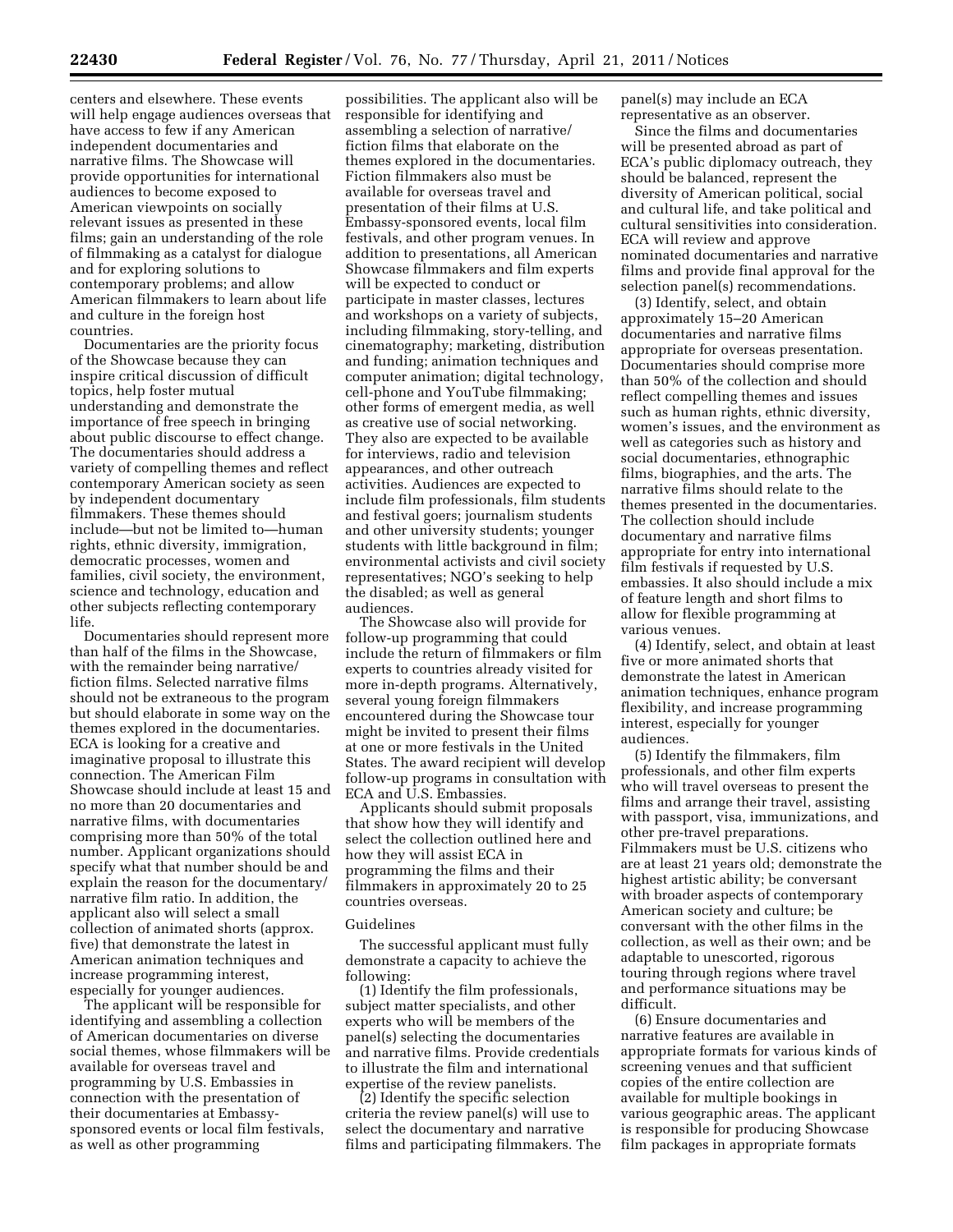with sufficient copies for multiple exhibitions overseas.

(7) Obtain all necessary and appropriate rights clearances for the documentaries, narrative features and animation shorts included in the Showcase collection to ensure copyright protection and permit flexibility in programming. This includes obtaining translation rights.

(8) Obtain transcripts and dialogue lists for all documentaries and narrative films to allow for subtitling when needed. The applicant's budget should include funds to cover some subtitling, with ECA or individual embassies paying the balance.

(9) Ensure all Showcase documentaries and narrative films meet film festival criteria, in the event they are to be submitted for presentation at a U.S. Embassy-supported festival. Assist with festival entry forms.

(10) Work with ECA and U.S. Embassy Public Affairs Sections to develop program models for Embassysponsored or Embassy-organized film events that are appropriate for many different audiences and venues.

(11) Working in coordination with ECA, ensure Embassy Public Affairs Sections concur with suitability of selected Showcase films for their programming.

(12) Develop educational, programming and promotional materials to support the Showcase collection, including a website, study guides, posters, press kits, and media packets.

(13) Develop a comprehensive media and public relations strategy that includes outreach to international and U.S. media. The successful applicant will incorporate social media and innovative technologies into their outreach strategy. All final public relations strategies will be developed in consultation with and approved by ECA.

(14) Arrange and provide orientation sessions and pre-travel briefings for filmmakers and film experts, produce press materials and provide publicity and other support while the filmmakers are overseas.

(15) Evaluate program activities.

(16) Report on program activities to ECA immediately following each overseas visit and provide a summary report using a format that ECA will provide.

(17) Assist ECA and U.S. embassies with possible follow-on program development and implementation.

Proposals should reflect a practical understanding of global issues and demonstrate sensitivity to cultural, political, economic, and social differences in regions where the

documentaries and narrative films will be shown and the filmmakers and experts programmed. Special attention should be given to describing the applicant organization's experience with documentary and narrative film, with planning and implementing logistical scenarios overseas, and with international and educational programming of the type described here. Please provide details of all such past experience. Applicants also should outline their project team's capacity for doing projects of this nature and provide a detailed sample program to illustrate planning capacity and ability to achieve program objectives. Applicants must identify all U.S. and foreign partner organizations and/or venues with whom they are proposing to collaborate, and describe previous cooperative projects in the section on ''Institutional Capacity.'' For this competition, applicants must include in their proposal supporting materials that demonstrate a minimum of four years experience in conducting international exchange programs. Proposals also must include references with name and contact information for other assistance awards the applicant may have received so the Bureau may contact them directly and include examples of successful projects.

ECA intends to award one cooperative agreement to a qualified institution or organization to administer the American Film Showcase program globally. Activities funded through this cooperative agreement support the organization and implementation of programs in approximately 20 to 25 countries overseas.

Activities must include, but are not limited to:

(1) Selection of contemporary independent documentaries and narrative films with associated filmmakers.

(2) Production of film packages in appropriate formats with appropriate rights clearances for multiple exhibitions overseas.

(3) Development of promotional and corollary support material, including educational and media packets.

(4) Shipping overseas.

(5) Travel overseas by filmmakers and other experts.

(6) Advance program planning. (7) Programming educational, media, and other outreach activities in consultation with ECA and U.S. embassies.

(8) Assisting filmmakers with passport, visa, immunizations, and other pre-travel preparations.

(9) Arranging and providing orientation sessions and pre-travel briefings, producing press materials, and providing support for publicity while the filmmakers are overseas.

(10) Working with ECA and directly with the media to publicize the American Film Showcase program.

(11) Evaluating program activities. (12) Reporting on program activities to ECA.

(13) Providing suggestions for—and assistance with—follow-on program development, including the option of bringing foreign filmmakers to the United States.

Applicants must have experience in aspects of documentary and narrative filmmaking and in planning and implementation of programs—with particular emphasis on documentary programs, and on overseas and educational programs—and should address these elements in the proposal. Proposals that include strong programmatic and outreach elements targeted to young audiences will be more competitive. The grantee must be highly responsive and able to work in close consultation with ECA and the Public Affairs Sections of the participating U.S. embassies.

Successful applicants will include with their proposal specific criteria for the selection of American documentaries and filmmakers and the selection of narrative films and filmmakers.

ECA Responsibilities: This is a cooperative agreement, and ECA will be substantially involved in program activities above and beyond routine monitoring. ECA activities and responsibilities for this program are as follows:

(1) The final selection of films and filmmakers.

(2) Determination of the countries to which the films and filmmakers will travel. Priority countries will be those in all world regions of greatest importance to the Department of State's public diplomacy mission to build mutual understanding and support U.S. foreign policy objectives.

(3) Facilitative assistance with the overseas program arrangements, as needed.

(4) Final approval of all program arrangements.

(5) Approval of media and public relations strategies and arrangements for Showcase events.

### **II. Award Information**

*Type of Award:* Cooperative Agreement. ECA's level of involvement in this program is listed under number I above.

*Fiscal Year Funds:* FY 2011. *Approximate Total Funding:* 

\$700,000.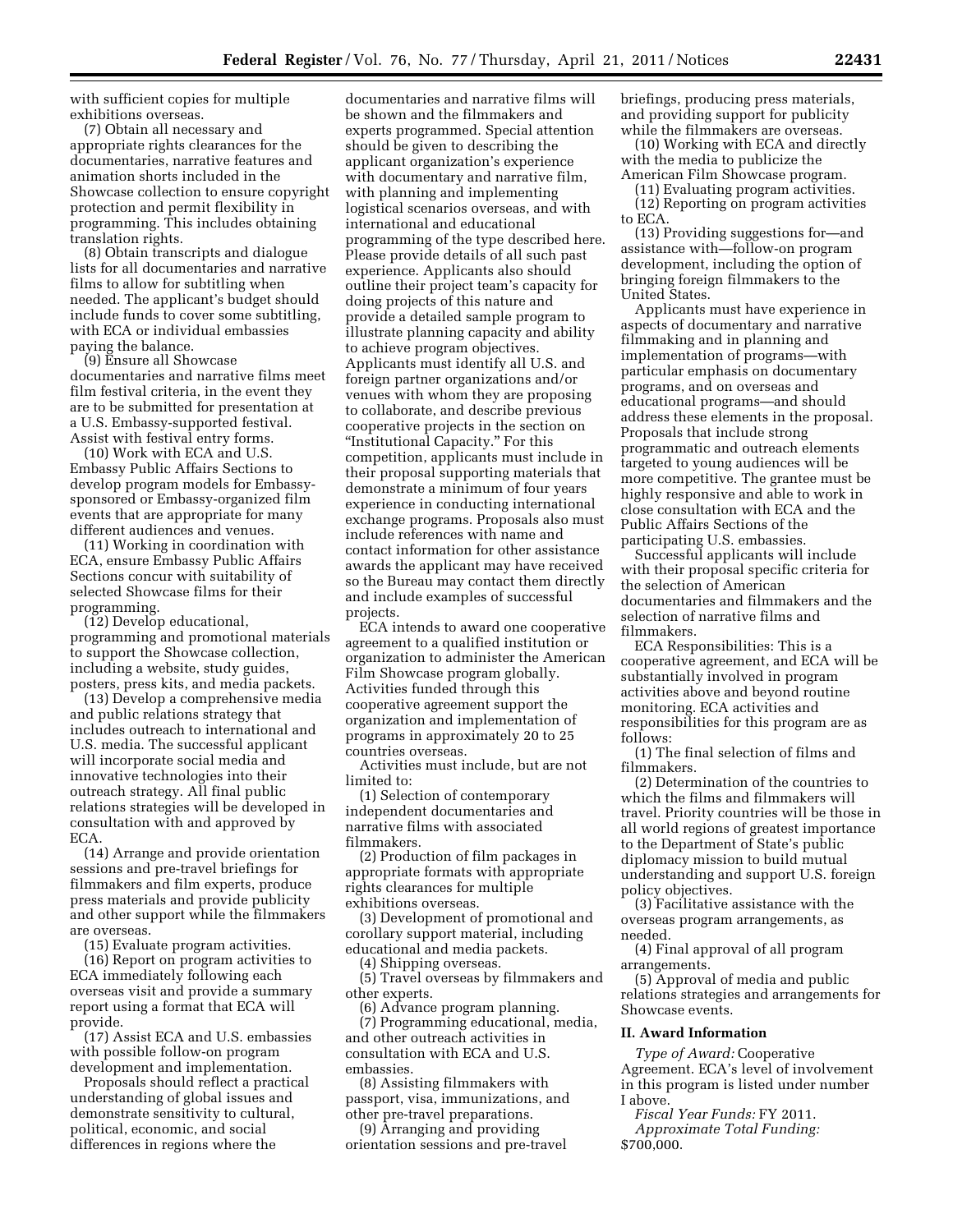*Approximate Number of Awards:*  One.

*Approximate Average Award:*  \$700,000.

*Anticipated Award Date:* Pending availability of funds, September 1, 2011. *Anticipated Project Completion Date:* 

January 31, 2013.

*Additional Information:* Pending successful implementation of this program and the availability of funds in subsequent fiscal years, it is ECA's intent to renew this cooperative agreement for two additional fiscal years, before openly competing it again.

## **III. Eligibility Information**

*III.1. Eligible Applicants* 

Applications may be submitted by public and private non-profit organizations meeting the provisions described in Internal Revenue Code section 26 U.S.C. 501(c)(3).

### *III.2. Cost Sharing or Matching Funds*

There is no minimum or maximum percentage required for this competition. However, the Bureau encourages applicants to provide maximum levels of cost sharing and funding in support of its programs.

When cost sharing is offered, it is understood and agreed that the applicant must provide the amount of cost sharing as stipulated in its proposal and later included in an approved agreement. Cost sharing may be in the form of allowable direct or indirect costs. For accountability, you must maintain written records to support all costs which are claimed as your contribution, as well as costs to be paid by the Federal government. Such records are subject to audit. The basis for determining the value of cash and in-kind contributions must be in accordance with OMB Circular A–110, (Revised), Subpart C.23—Cost Sharing and Matching. In the event you do not provide the minimum amount of cost sharing as stipulated in the approved budget, ECA's contribution will be reduced in like proportion.

### *III.3. Other Eligibility Requirements*

(a.) Bureau grant guidelines require that organizations with less than four years experience in conducting international exchanges be limited to \$60,000 in Bureau funding. ECA anticipates making one award, in an amount up to \$700,000 to support program and administrative costs required to implement this exchange program. Therefore, organizations with less than four years experience in conducting international exchanges are ineligible to apply under this competition.

(b.) Technical Eligibility: All proposals must comply with the following: (1) Full adherence to the guidelines stated herein and in the Proposal Submission Instructions (PSI); (2) proposal submission deadline date; (3) non-profit organization status, and; (4) for purposes of this competition, a demonstrated track record in independent documentary and narrative film programming and at least four years experience in international exchanges, or your proposal will be declared technically ineligible and given no further consideration in the review process. Eligible applicants may submit only ONE proposal (TOTAL) in response to this RFGP. If multiple proposals are received, all submissions will be declared technically ineligible and will be given no further consideration in the review process. **Please note:** Applicant organizations are defined by their legal name, and EIN number as stated on their completed SF–424 and additional supporting documentation outlined in the PSI document.

### **IV. Application and Submission Information**

**Note:** Please read the complete announcement before sending inquiries or submitting proposals. Once the RFGP deadline has passed, Bureau staff may not discuss this competition with applicants until the proposal review process has been completed.

### *IV.1. Contact Information To Request an Application Package*

Please contact Susan L. Cohen in the Cultural Programs Division, Office of Citizen Exchanges, ECA/PE/C/CU, SA– 5, Third Floor, U.S. Department of State, 2200 C Street, NW., Washington, DC 20037, tel: 202–632–6424, fax: 202–632– 9355, e-mail *[CohenSL@state.gov](mailto:CohenSL@state.gov)* to request a Solicitation Package. Please refer to the Funding Opportunity Number ECA/PE/C/CU–11–46 located at the top of this announcement when making your request. Alternatively, an electronic application package may be obtained from grants.gov. Please see section IV.3f for further information.

The Solicitation Package contains the Proposal Submission Instruction (PSI) document which consists of required application forms, and standard guidelines for proposal preparation.

Please specify Program Officer Susan L. Cohen, Cultural Programs Division, ECA/PE/C/CU, and refer to the Funding Opportunity Number ECA/PE/C/CU– 11–46 located at the top of this announcement on all other inquiries and correspondence.

### *IV.2. To Download a Solicitation Package Via Internet*

The entire Solicitation Package may be downloaded from the Bureau's Web site at *[http://exchanges.state.gov/grants/](http://exchanges.state.gov/grants/open2.html)  [open2.html,](http://exchanges.state.gov/grants/open2.html)* or from the Grants.gov Web site at *[http://www.grants.gov.](http://www.grants.gov)* 

Please read all information before downloading.

### *IV.3. Content and Form of Submission*

Applicants must follow all instructions in the Solicitation Package. The application should be submitted per the instructions under IV.3f. ''Application Deadline and Methods of Submission'' section below.

IV.3a. You are required to have a Dun and Bradstreet Data Universal Numbering System (DUNS) number to apply for a grant or cooperative agreement from the U.S. Government. This number is a nine-digit identification number, which uniquely identifies business entities. Obtaining a DUNS number is easy and there is no charge. To obtain a DUNS number, access *[http://www.dunandbradstreet.](http://www.dunandbradstreet.com) [com](http://www.dunandbradstreet.com)* or call 1–866–705–5711. Please ensure that your DUNS number is included in the appropriate box of the SF–424 which is part of the formal application package.

IV.3b. All proposals must contain an executive summary, proposal narrative and budget.

Please Refer to the Solicitation Package. It contains the mandatory Proposal Submission Instructions (PSI) document for additional formatting and technical requirements.

IV.3c. All federal award recipients and sub-recipients must maintain current registrations in the Central Contractor Registration (CCR) database and have a Dun and Bradstreet Data Universal Numbering System (DUNS) number. Recipients and sub-recipients must maintain accurate and up-to-date information in the CCR until all program and financial activity and reporting have been completed. All entities must review and update the information at least annually after the initial registration and more frequently if required information changes or another award is granted.

You must have nonprofit status with the IRS at the time of application. **Please note:** Effective January 7, 2009, all applicants for ECA federal assistance awards must include in their application the names of directors and/ or senior executives (current officers, trustees, and key employees, regardless of amount of compensation). In fulfilling this requirement, applicants must submit information in one of the following ways: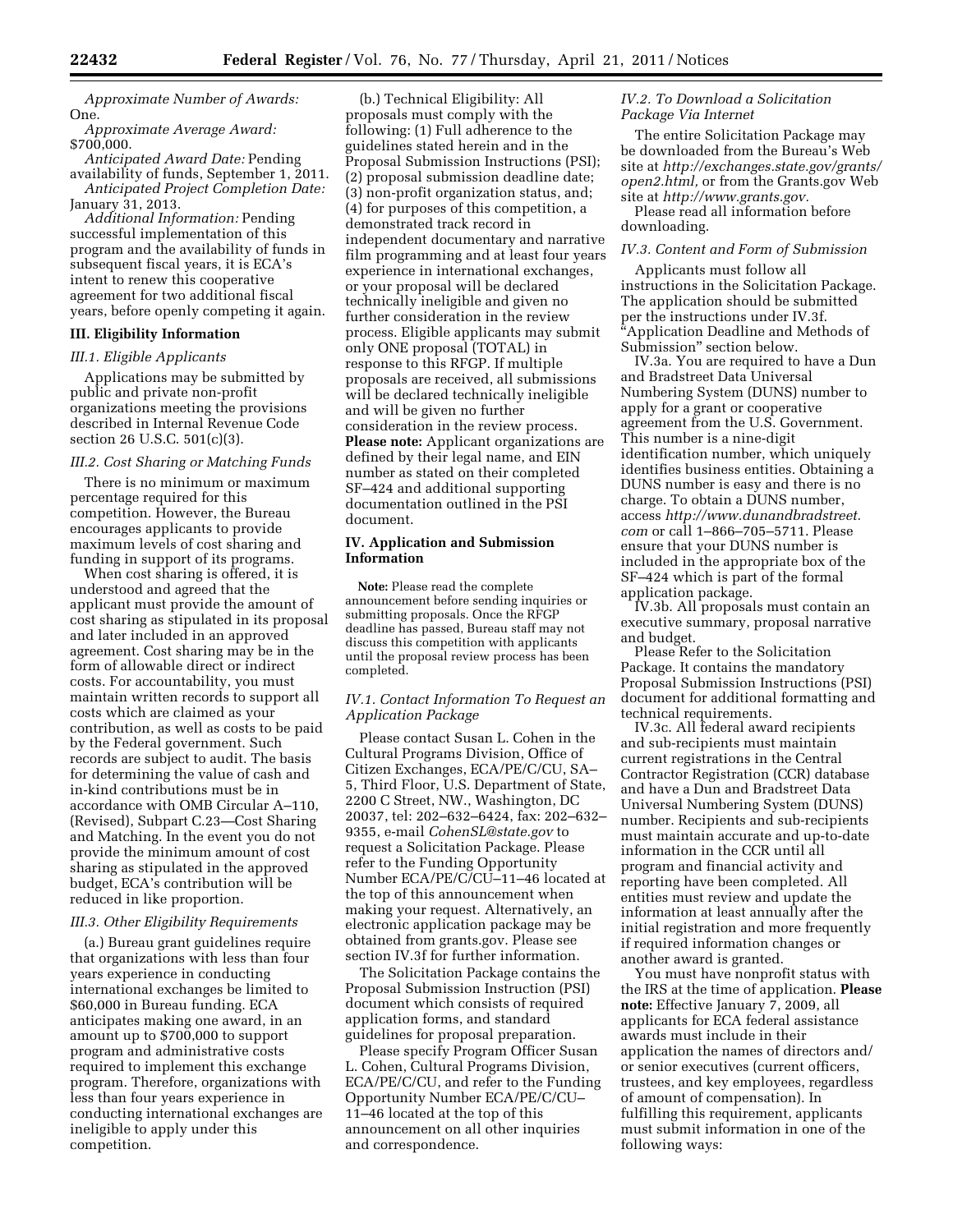(1) Those who file Internal Revenue Service Form 990, "Return of Organization Exempt From Income Tax,'' must include a copy of relevant portions of this form.

(2) Those who do not file IRS Form 990 must submit information above in the format of their choice.

In addition to final program reporting requirements, award recipients will also be required to submit a one-page document, derived from their program reports, listing and describing their grant activities. For award recipients, the names of directors and/or senior executives (current officers, trustees, and key employees), as well as the onepage description of grant activities, will be transmitted by the State Department to OMB, along with other information required by the Federal Funding Accountability and Transparency Act (FFATA), and will be made available to the public by the Office of Management and Budget on its USASpending.gov website as part of ECA's FFATA reporting requirements.

If your organization is a private nonprofit which has not received a grant or cooperative agreement from ECA in the past three years, or if your organization received nonprofit status from the IRS within the past four years, you must submit the necessary documentation to verify nonprofit status as directed in the PSI document. Failure to do so will cause your proposal to be declared technically ineligible.

IV.3d. Please take into consideration the following information when preparing your proposal narrative:

IV.3d.1. Adherence To All Regulations Governing the J Visa

The Office of Citizen Exchanges of the Bureau of Educational and Cultural Affairs is the official program sponsor of the exchange program covered by this RFGP, and an employee of the Bureau will be the "Responsible Officer" for the program under the terms of 22 CFR part 62, which covers the administration of the Exchange Visitor Program (J visa program). Under the terms of 22 CFR part 62, organizations receiving awards (either a grant or cooperative agreement) under this RFGP will be third parties ''cooperating with or assisting the sponsor in the conduct of the sponsor's program.'' The actions of recipient organizations shall be ''imputed to the sponsor in evaluating the sponsor's compliance with'' 22 CFR part 62. Therefore, the Bureau expects that any organization receiving an award under this competition will render all assistance necessary to enable the Bureau to fully comply with 22 CFR part 62 *et seq.* 

The Bureau of Educational and Cultural Affairs places critically important emphases on the secure and proper administration of Exchange Visitor (J visa) Programs and adherence by recipient organizations and program participants to all regulations governing the J visa program status. Therefore, proposals should explicitly state in writing that the applicant is prepared to assist the Bureau in meeting all requirements governing the administration of Exchange Visitor Programs as set forth in 22 CFR part 62. If your organization has experience as a designated Exchange Visitor Program Sponsor, the applicant should discuss their record of compliance with 22 CFR part 62 *et seq,* including the oversight of their Responsible Officers and Alternate Responsible Officers, screening and selection of program participants, provision of pre-arrival information and orientation to participants, monitoring of participants, proper maintenance and security of forms, record-keeping, reporting and other requirements.

The Office of Citizen Exchanges of ECA will be responsible for issuing DS– 2019 forms to participants in this program.

A copy of the complete regulations governing the administration of Exchange Visitor (J) programs is available at *<http://exchanges.state.gov>* or from:

Office of Designation, Private Sector Programs Division, U.S. Department of State, ECA/EC/D/PS, SA–5, 5th Floor, 2200 C Street, NW., Washington, DC 20037.

IV.3d.2. Diversity, Freedom and Democracy Guidelines

Pursuant to the Bureau's authorizing legislation, programs must maintain a non-political character and should be balanced and representative of the diversity of American political, social, and cultural life. ''Diversity'' should be interpreted in the broadest sense and encompass differences including, but not limited to ethnicity, race, gender, religion, geographic location, socioeconomic status, and disabilities. Applicants are strongly encouraged to adhere to the advancement of this principle both in program administration and in program content. Please refer to the review criteria under the ''Support for Diversity'' section for specific suggestions on incorporating diversity into your proposal. Public Law 104–319 provides that ''in carrying out programs of educational and cultural exchange in countries whose people do not fully enjoy freedom and democracy,'' the Bureau ''shall take appropriate steps to provide

opportunities for participation in such programs to human rights and democracy leaders of such countries.'' Public Law 106–113 requires that the governments of the countries described above do not have inappropriate influence in the selection process. Proposals should reflect advancement of these goals in their program contents, to the full extent deemed feasible.

#### IV.3d.3. Program Monitoring and Evaluation

Proposals must include a plan to monitor and evaluate the project's success, both as the activities unfold and at the end of the program. The Bureau recommends that your proposal include a draft survey questionnaire or other technique plus a description of a methodology to use to link outcomes to original project objectives. The Bureau expects that the recipient organization will track participants or partners and be able to respond to key evaluation questions, including satisfaction with the program, learning as a result of the program, changes in behavior as a result of the program, and effects of the program on institutions (institutions in which participants work or partner institutions). The evaluation plan should include indicators that measure gains in mutual understanding as well as substantive knowledge.

Successful monitoring and evaluation depend heavily on setting clear goals and outcomes at the outset of a program. Your evaluation plan should include a description of your project's objectives, your anticipated project outcomes, and how and when you intend to measure these outcomes (performance indicators). The more that outcomes are ''smart'' (specific, measurable, attainable, results-oriented, and placed in a reasonable time frame), the easier it will be to conduct the evaluation. You should also show how your project objectives link to the goals of the program described in this RFGP.

Your monitoring and evaluation plan should clearly distinguish between program *outputs* and *outcomes. Outputs*  are products and services delivered, often stated as an amount. Output information is important to show the scope or size of project activities, but it cannot substitute for information about progress towards outcomes or the results achieved. Examples of outputs include the number of people trained or the number of seminars conducted. *Outcomes,* in contrast, represent specific results a project is intended to achieve and is usually measured as an extent of change. Findings on outputs and outcomes should both be reported, but the focus should be on outcomes.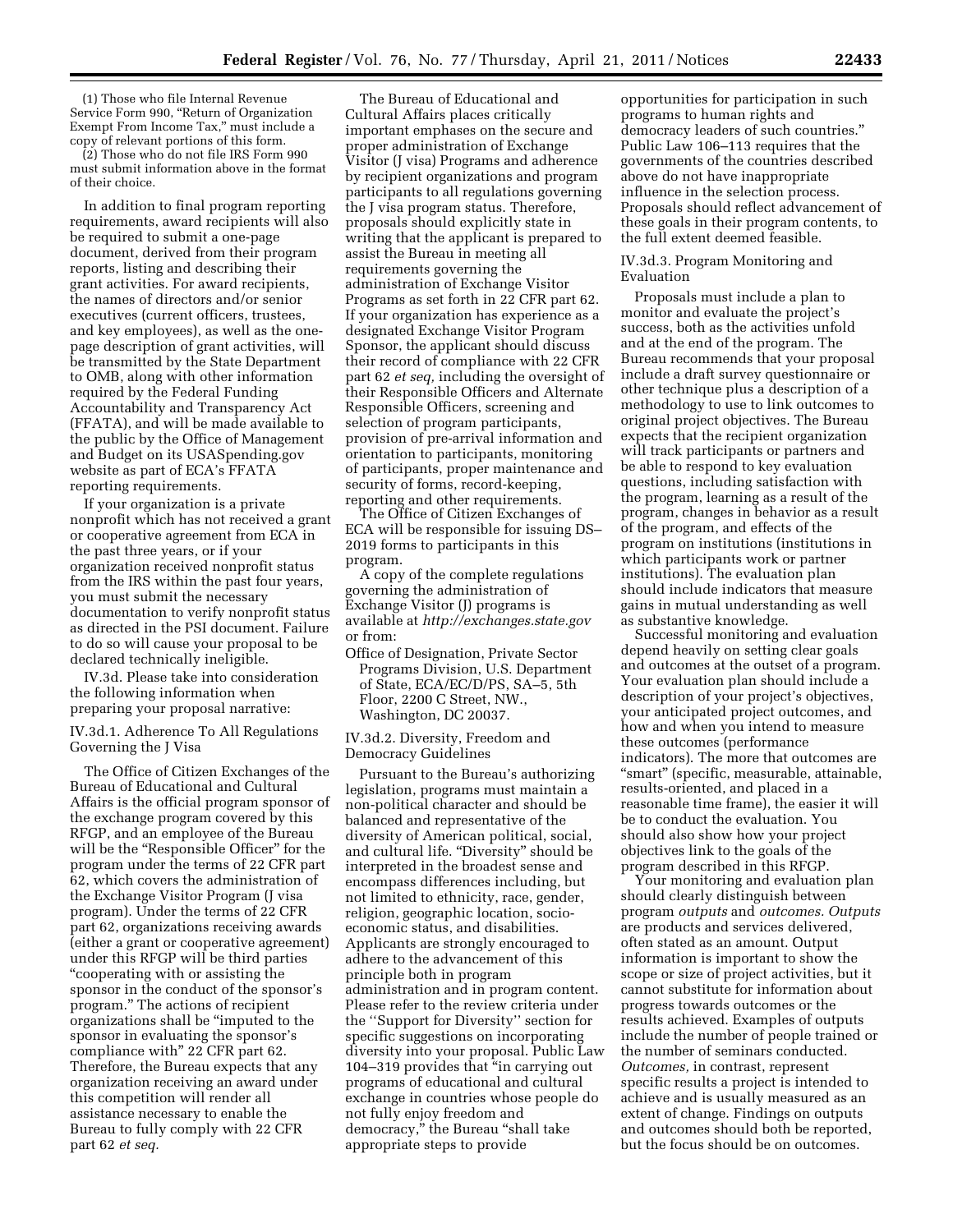We encourage you to assess the following four levels of outcomes, as they relate to the program goals set out in the RFGP (listed here in increasing order of importance):

1. Participant satisfaction with the program and exchange experience.

2. Participant learning, such as increased knowledge, aptitude, skills, and changed understanding and attitude. Learning includes both substantive (subject-specific) learning and mutual understanding.

3. Participant behavior, concrete actions to apply knowledge in work or community; greater participation and responsibility in civic organizations; interpretation and explanation of experiences and new knowledge gained; continued contacts between participants, community members, and others.

4. Institutional changes, such as increased collaboration and partnerships, policy reforms, new programming, and organizational improvements.

**Please note:** Consideration should be given to the appropriate timing of data collection for each level of outcome. For example, satisfaction is usually captured as a shortterm outcome, whereas behavior and institutional changes are normally considered longer-term outcomes.

Overall, the quality of your monitoring and evaluation plan will be judged on how well it (1) specifies intended outcomes; (2) gives clear descriptions of how each outcome will be measured; (3) identifies when particular outcomes will be measured; and (4) provides a clear description of the data collection strategies for each outcome (i.e., surveys, interviews, or focus groups). (Please note that evaluation plans that deal only with the first level of outcomes [satisfaction] will be deemed less competitive under the present evaluation criteria.)

Recipient organizations will be required to provide reports analyzing their evaluation findings to the Bureau in their regular program reports. All data collected, including survey responses and contact information, must be maintained for a minimum of three years and provided to the Bureau upon request.

IV.3e. Please take the following information into consideration when preparing your budget:

IV.3e.1. Applicants must submit SF– 424A—''Budget Information—Non-Construction Programs'' along with a comprehensive budget for the entire program. The award may not exceed \$700,000. There must be a summary budget as well as breakdowns reflecting both administrative and program budgets. Applicants may provide separate sub-budgets for each program component, phase, location, or activity to provide clarification.

IV.3e.2. Allowable costs for the program include the following:

(1) Program Expenses, including but not limited to: Costs involved in the identification and selection of an American documentary and narrative film collection, including organization of selection panel/s; costs of producing multiple copies of the documentary and film collection; domestic and international travel for the selected filmmakers (per The Fly America Act) to approximately 20 to 25 countries overseas for an average of one-to-two weeks of programming; visas and immunizations; airport taxes and country entrance fees; honoraria for the filmmakers; educational materials and presentation items; excess and overweight baggage fees for educational material; trip itinerary booklets; press kits and promotional materials; followon activities; monitoring and evaluation; and international travel for program implementation and/or evaluation purposes. The following guidelines may be helpful in developing a proposed budget:

A. Travel Costs. International and domestic airfares. (per The Fly America Act), transit costs, ground transportation, and visas for American Film Showcase participants to travel to overseas program destinations.

B. Per Diem: For any U.S. portion of the travel, organizations should use the published Federal per diem rates. The Public Affairs Sections of the participating U.S. embassies and consulates are responsible for per diem abroad. Domestic per diem rates may be accessed at: *[http://www.gsa.gov/Portal/](http://www.gsa.gov/Portal/gsa/ep/contentView.do?contentId=17943&contentType=GSA_BASIC%20) [gsa/ep/content](http://www.gsa.gov/Portal/gsa/ep/contentView.do?contentId=17943&contentType=GSA_BASIC%20)*

*[View.do?contentId=17943](http://www.gsa.gov/Portal/gsa/ep/contentView.do?contentId=17943&contentType=GSA_BASIC%20) [&contentType=GSA](http://www.gsa.gov/Portal/gsa/ep/contentView.do?contentId=17943&contentType=GSA_BASIC%20)*\_*BASIC%20.* 

C. Sub-grantees and Consultants. Subgrantee organizations may be used, in which case the written agreement between the prospective grantee and sub-grantee should be included in the proposal. Sub-grants must be itemized in the budget under General Program Expenses. Consultants may be used to provide specialized expertise. Daily honoraria cannot exceed \$250 per day, and applicants are strongly encouraged to use organizational resources, and to cost share heavily in this area.

D. Health Insurance. Each American Film Showcase participant traveling abroad will be covered under the terms of the ECA-sponsored Accident and Sickness Program for Exchanges (ASPE) insurance policy. Upon notification from the grant recipient, ECA will enroll participants in the plan for the period of the exchange. Details about the insurance program can be provided by the ECA contact for this solicitation.

Insurance premiums are paid by ECA and should not be included in the grant proposal budget. However, the cost for international travel insurance for staff travel may be included in the proposal budget.

E. Honoraria for American Film Showcase filmmakers abroad. Daily honorarium is \$200 per day for each filmmaker or film expert, including rest and travel days.

F. Educational and Promotional Items. ECA funds for educational and promotional items should not exceed \$200 per filmmaker or film expert per program.

G. Excess Baggage. For brochures, educational and other support material related to overseas programming.

H. Immunizations/Visas. For purposes of a proposed budget, line items for immunizations should be estimated at \$400 per filmmaker, and visas/visa photos should be estimated at \$600 per filmmaker or film expert.

I. Press Kits. Each relevant U.S. embassy should receive appropriate contents for press kits. Items may be sent electronically with the understanding that in some cases, embassies may not be able to access large files or attachments. This line item may include funds for shooting and duplicating publicity photos and duplicating documentary clips. Hard copy versions of press kits also must be available.

J. Staff Travel. Allowable costs include domestic staff travel for one staff member to attend recruitment/ selection events in approximately two U.S. cities. International staff travel will be allowable, especially if associated with monitoring and evaluation and undertaken in consultation with ECA. Cost-sharing for staff travel is strongly encouraged.

2. Administrative Costs. Costs necessary for the effective administration of the program may include salaries for grantee organization employees, benefits, and other direct and indirect costs per detailed instructions in the Solicitation Package. While there is no rigid ratio of administrative to program costs, proposals in which the administrative costs do not exceed 25% of the total requested from ECA grant funds will be more competitive on cost effectiveness. Please refer to the Solicitation Package for complete budget guidelines and formatting instructions.

IV.3f. Application deadline and methods of submission:

*Application Deadline Date:* May 25, 2011.

*Reference Number:* ECA/PE/C/CU– 11–46.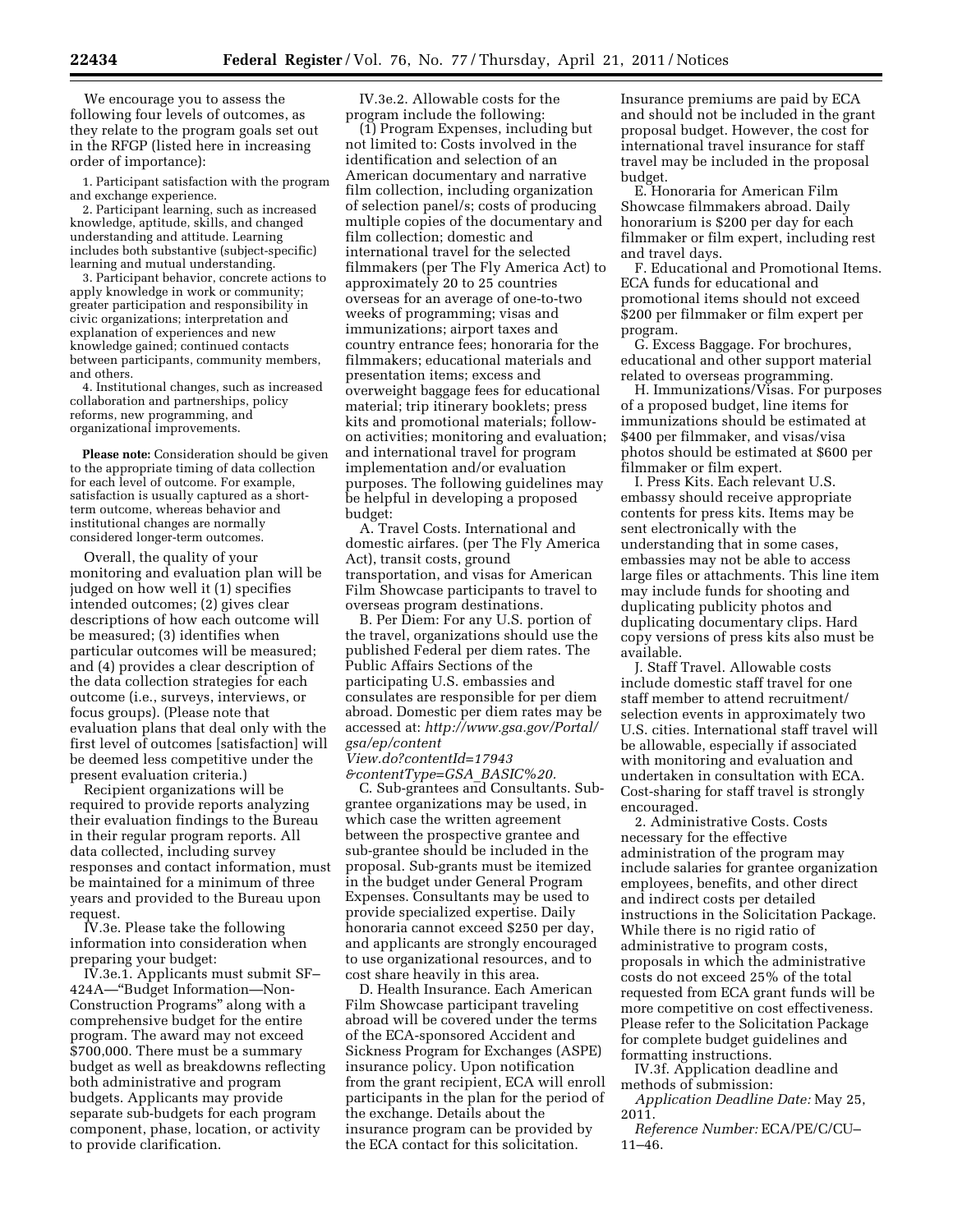*Methods of Submission:* Applications may be submitted in one of two ways:

(1.) In hard-copy, via a nationally recognized overnight delivery service (*i.e.,* Federal Express, UPS, Airborne Express, or U.S. Postal Service Express Overnight Mail, etc.), or

(2.) electronically through *[http://](http://www.grants.gov) [www.grants.gov.](http://www.grants.gov)* 

Along with the Project Title, all applicants must enter the above Reference Number in Box 11 on the SF– 424 contained in the mandatory Proposal Submission Instructions (PSI) of the solicitation document.

#### IV.3f.1.—Submitting Printed Applications

Applications must be shipped no later than the above deadline. Delivery services used by applicants must have in-place, centralized shipping identification and tracking systems that may be accessed via the Internet and delivery people who are identifiable by commonly recognized uniforms and delivery vehicles. Proposals shipped on or before the above deadline but received at ECA more than seven days after the deadline will be ineligible for further consideration under this competition. Proposals shipped after the established deadlines are ineligible for consideration under this competition. ECA will not notify you upon receipt of application. It is each applicant's responsibility to ensure that each package is marked with a legible tracking number and to monitor/confirm delivery to ECA via the Internet. Delivery of proposal packages may not be made via local courier service or in person for this competition. Faxed documents will not be accepted at any time. Only proposals submitted as stated above will be considered.

**Important note:** When preparing your submission please make sure to include one extra copy of the completed SF–424 form and place it in an envelope addressed to ''ECA/ EX/PM.''

The original and 14 copies of the application should be sent to:

Program Management Division, ECA– IIP/EX/PM, Ref.: ECA/PE/C/CU–11– 046, SA–5, Floor 4, Department of State, 2200 C Street, NW., Washington, DC 20037.

(Include following language re: CD– ROM submission only if proposals will be forwarded to embassies. If post input is not necessary, delete language.)

Applicants submitting hard-copy applications must also submit the "Executive Summary" and "Proposal Narrative'' sections of the proposal in text (.txt) or Microsoft Word format on CD–ROM. As appropriate, the Bureau

will provide these files electronically to Public Affairs Section(s) at the U.S. embassy(ies) for its (their) review.

IV.3f.2.—Submitting Electronic Applications

Applicants have the option of submitting proposals electronically through Grants.gov (*[http://](http://www.grants.gov)  [www.grants.gov](http://www.grants.gov)*). Complete solicitation packages are available at Grants.gov in the "Find" portion of the system.

**Please Note:** ECA bears no responsibility for applicant timeliness of submission or data errors resulting from transmission or conversion processes for proposals submitted via Grants.gov.

Please follow the instructions available in the ''Get Started'' portion of the site (*[http://www.grants.gov/](http://www.grants.gov/GetStarted)  [GetStarted](http://www.grants.gov/GetStarted)*).

Several of the steps in the Grants.gov registration process could take several weeks. Therefore, applicants should check with appropriate staff within their organizations immediately after reviewing this RFGP to confirm or determine their registration status with Grants.gov.

Once registered, the amount of time it can take to upload an application will vary depending on a variety of factors including the size of the application and the speed of your internet connection. In addition, validation of an electronic submission via Grants.gov can take up to two business days.

Therefore, we strongly recommend that you not wait until the application deadline to begin the submission process through Grants.gov.

The Grants.gov Web site includes extensive information on all phases/ aspects of the Grants.gov process, including an extensive section on frequently asked questions, located under the "For Applicants" section of the Web site. ECA strongly recommends that all potential applicants review thoroughly the Grants.gov Web site, well in advance of submitting a proposal through the Grants.gov system. ECA bears no responsibility for data errors resulting from transmission or conversion processes.

Direct all questions regarding Grants.gov registration and submission to:

Grants.gov Customer Support, Contact

Center Phone: 800–518–4726, Business Hours: Monday–Friday, 7 a.m.–9 p.m. Eastern Time. E-mail: *[support@grants.gov.](mailto:support@grants.gov)* 

Applicants have until midnight (12 a.m.), Washington, DC time of the closing date to ensure that their entire application has been uploaded to the Grants.gov site. There are no exceptions to the above deadline. Applications uploaded to the site after midnight of the application deadline date will be automatically rejected by the grants.gov system, and will be technically ineligible.

Please refer to the Grants.gov Web site for definitions of various ''application statuses'' and the difference between a submission receipt and a submission validation.

Applicants will receive a validation email from grants.gov upon the successful submission of an application. Again, validation of an electronic submission via Grants.gov can take up to two business days. Therefore, we strongly recommend that you not wait until the application deadline to begin the submission process through Grants.gov. ECA will not notify you upon receipt of electronic applications.

It is the responsibility of all applicants submitting proposals via the Grants.gov Web portal to ensure that proposals have been received by Grants.gov in their entirety, and ECA bears no responsibility for data errors resulting from transmission or conversion processes.

IV.3g. Intergovernmental Review of Applications: Executive Order 12372 does not apply to this program.

## **V. Application Review Information**

#### *V.1. Review Process*

The Bureau will review all proposals for technical eligibility. Proposals will be deemed ineligible if they do not fully adhere to the guidelines stated herein and in the Solicitation Package. All eligible proposals will be reviewed by the program office, as well as the Public Diplomacy section overseas, where appropriate. Eligible proposals will be subject to compliance with Federal and Bureau regulations and guidelines and forwarded to Bureau grant panels for advisory review. Proposals may also be reviewed by the Office of the Legal Adviser or by other Department elements. Final funding decisions are at the discretion of the Department of State's Assistant Secretary for Educational and Cultural Affairs. Final technical authority for cooperative agreements resides with the Bureau's Grants Officer.

### Review Criteria

Technically eligible applications will be competitively reviewed according to the criteria stated below. These criteria are not rank ordered and all carry equal weight in the proposal evaluation:

*1. Quality of the Program Idea:*  Proposals should exhibit originality, substance, precision, and relevance to the Bureau's mission.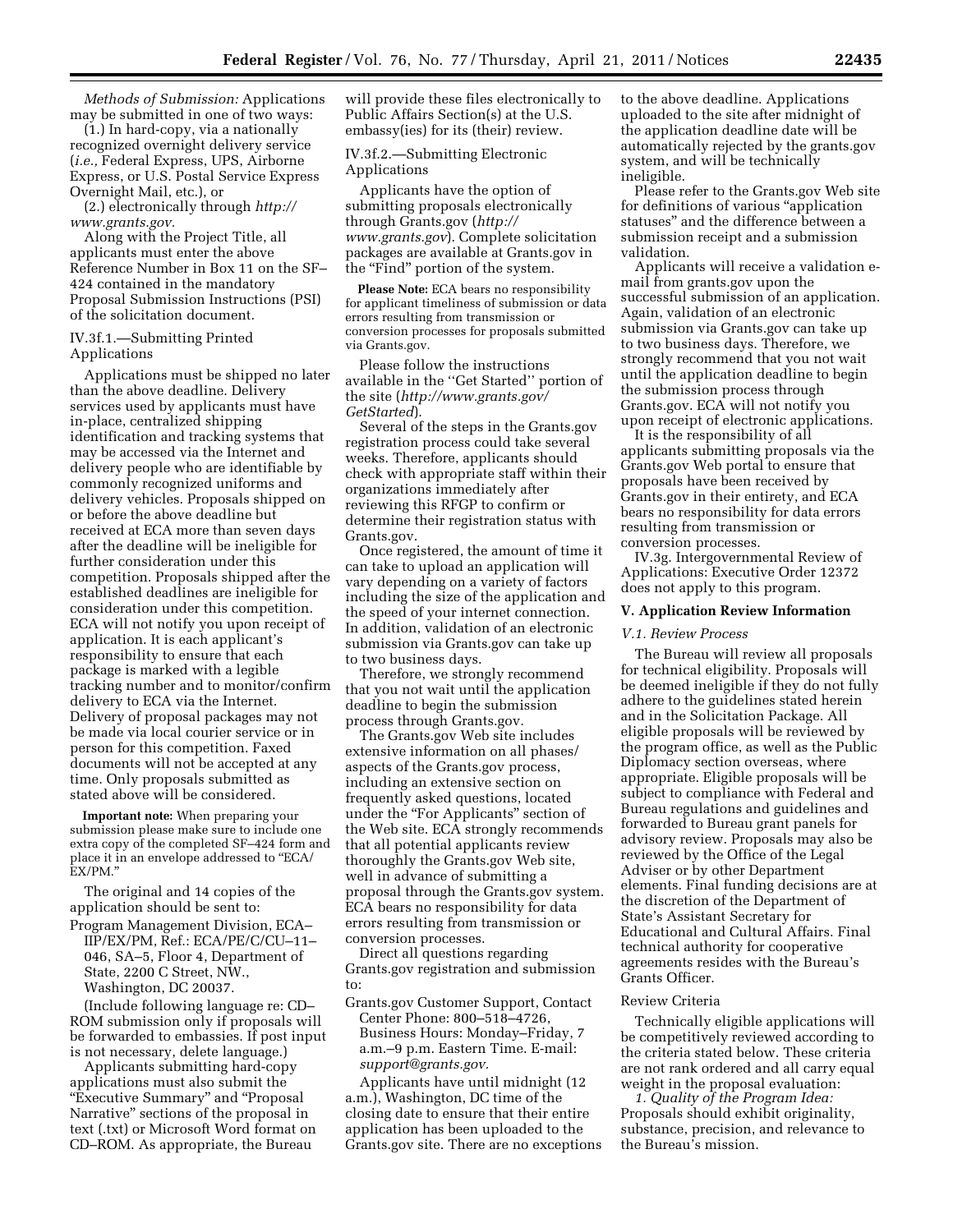*2. Program Planning and Ability To Achieve Objectives:* Detailed agenda and relevant work plan should demonstrate substantive undertakings and logistical capacity. Agenda and plan should adhere to the program overview and guidelines described above. Objectives should be reasonable, feasible, and flexible. Proposals should clearly demonstrate how the institution will meet the program's objectives and plan.

*3. Multiplier Effect/Impact:* Proposed programs should strengthen long-term mutual understanding, including maximum sharing of information and establishment of long-term institutional and individual linkages.

*4. Support of Diversity:* Proposals should demonstrate substantive support of the Bureau's policy on diversity. Achievable and relevant features should be cited in both program administration (selection of participants, program venue and program evaluation) and program content (orientation and wrapup sessions, program meetings, resource materials and follow-up activities).

*5. Institutional Capacity:* Proposed personnel and institutional resources should be adequate and appropriate to achieve the program or project's goals.

*6. Institution's Record/Ability:*  Proposals should demonstrate an institutional record of successful exchange programs, including responsible fiscal management and full compliance with all reporting requirements for past Bureau awards (grants or cooperative agreements) as determined by Bureau Grants Staff. The Bureau will consider the past performance of prior recipients and the demonstrated potential of new applicants.

*7. Follow-on Activities:* Proposals should provide a plan for continued follow-on activity (without Bureau support), ensuring that Bureau funded programs are not isolated events. Please also provide suggestions for follow-on program development to be funded by this grant.

*8. Project Evaluation:* Proposals should include a plan to evaluate the activity's success, both as the activities unfold and at the end of the program. A draft survey questionnaire or other technique plus description of a methodology to use to link outcomes to original project objectives is recommended.

*9. Cost-effectiveness and Cost-Sharing:* The overhead and administrative components of the proposal, including salaries and honoraria, should be kept as low as possible. All other items should be necessary and appropriate. Proposals should maximize cost-sharing through

other private sector support as well as institutional direct funding contributions.

## **VI. Award Administration Information**

### *VI.1a. Award Notices*

Final awards cannot be made until funds have been appropriated by Congress, allocated and committed through internal Bureau procedures. Successful applicants will receive a Federal Assistance Award (FAA) from the Bureau's Grants Office. The FAA and the original proposal with subsequent modifications (if applicable) shall be the only binding authorizing document between the recipient and the U.S. Government. The FAA will be signed by an authorized Grants Officer, and mailed to the recipient's responsible officer identified in the application.

Unsuccessful applicants will receive notification of the results of the application review from the ECA program office coordinating this competition.

VI.1b. Should any proposals include programming for Iranian audiences or include follow-on activities involving Iranian grantees, the following additional requirements would apply to this project:

A critical component of current U.S. government Iran policy is the support for indigenous Iranian voices. The State Department has made the awarding of grants for this purpose a key component of its Iran policy. As a condition of licensing these activities, the Office of Foreign Assets Control (OFAC) has requested the Department of State to follow certain procedures to effectuate the goals of Sections 481(b), 531(a), 571, 582, and 635(b) of the Foreign Assistance Act of 1961 (as amended); 18 U.S.C. 2339A and 2339B; Executive Order 13224; and Homeland Security Presidential Directive 6. These licensing conditions mandate that the Department conduct a vetting of potential Iran grantees and sub-grantees for counterterrorism purposes. To conduct this vetting the Department will collect information from grantees and subgrantees regarding the identity and background of their key employees and Boards of Directors.

**Note:** To assure that planning for the inclusion of Iran complies with requirements, please contact Susan L. Cohen at (202) 632–6424 for additional information.

Should any proposals include programming involving the Palestinian Authority, West Bank, and Gaza, the following additional requirements would apply: All awards made under this competition must be executed

according to all relevant U.S. laws and policies regarding assistance to the Palestinian Authority, and to the West Bank and Gaza. Organizations must consult with relevant Public Affairs Offices before entering into any formal arrangements or agreements with Palestinian organizations or institutions.

**Note:** To assure that planning for the inclusion of the Palestinian Authority complies with requirements, please contact Susan L. Cohen, ECA/PE/C/CU, 202–632– 6424, *[cohensl@state.gov](mailto:cohensl@state.gov)* for additional information.

VI.2. Administrative and National Policy Requirements:

Terms and Conditions for the Administration of ECA agreements include the following:

- Office of Management and Budget Circular A–122, ''Cost Principles for Nonprofit Organizations.''
- Office of Management and Budget Circular A–21, "Cost Principles for Educational Institutions.''
- OMB Circular A–87, "Cost Principles for State, Local and Indian Governments.''
- OMB Circular No. A–110 (Revised), Uniform Administrative Requirements for Grants and Agreements with Institutions of Higher Education, Hospitals, and other Nonprofit Organizations.
- OMB Circular No. A–102, Uniform Administrative Requirements for Grants-in-Aid to State and Local Governments.
- OMB Circular No. A–133, Audits of States, Local Government, and Nonprofit Organizations

Please reference the following websites for additional information: *[http://www.whitehouse.gov/omb/grants.](http://www.whitehouse.gov/omb/grants)  [http://fa.statebuy.state.gov.](http://fa.statebuy.state.gov)* 

VI.3. Reporting Requirements: You must provide ECA with a hard copy original plus two copies of the following reports:

(1.) A final program and financial report no more than 90 days after the expiration of the award;

(2.) A concise, one-page final program report summarizing program outcomes no more than 90 days after the expiration of the award. This one-page report will will be transmitted to OMB, and be made available to the public via OMB's USAspending.gov website—as part of ECA's Federal Funding Accountability and Transparency Act (FFATA) reporting requirements.

(3.) A SF–PPR, ''Performance Progress Report'' Cover Sheet with all program reports.

Award recipients will be required to provide reports analyzing their evaluation findings to the Bureau in their regular program reports. (Please